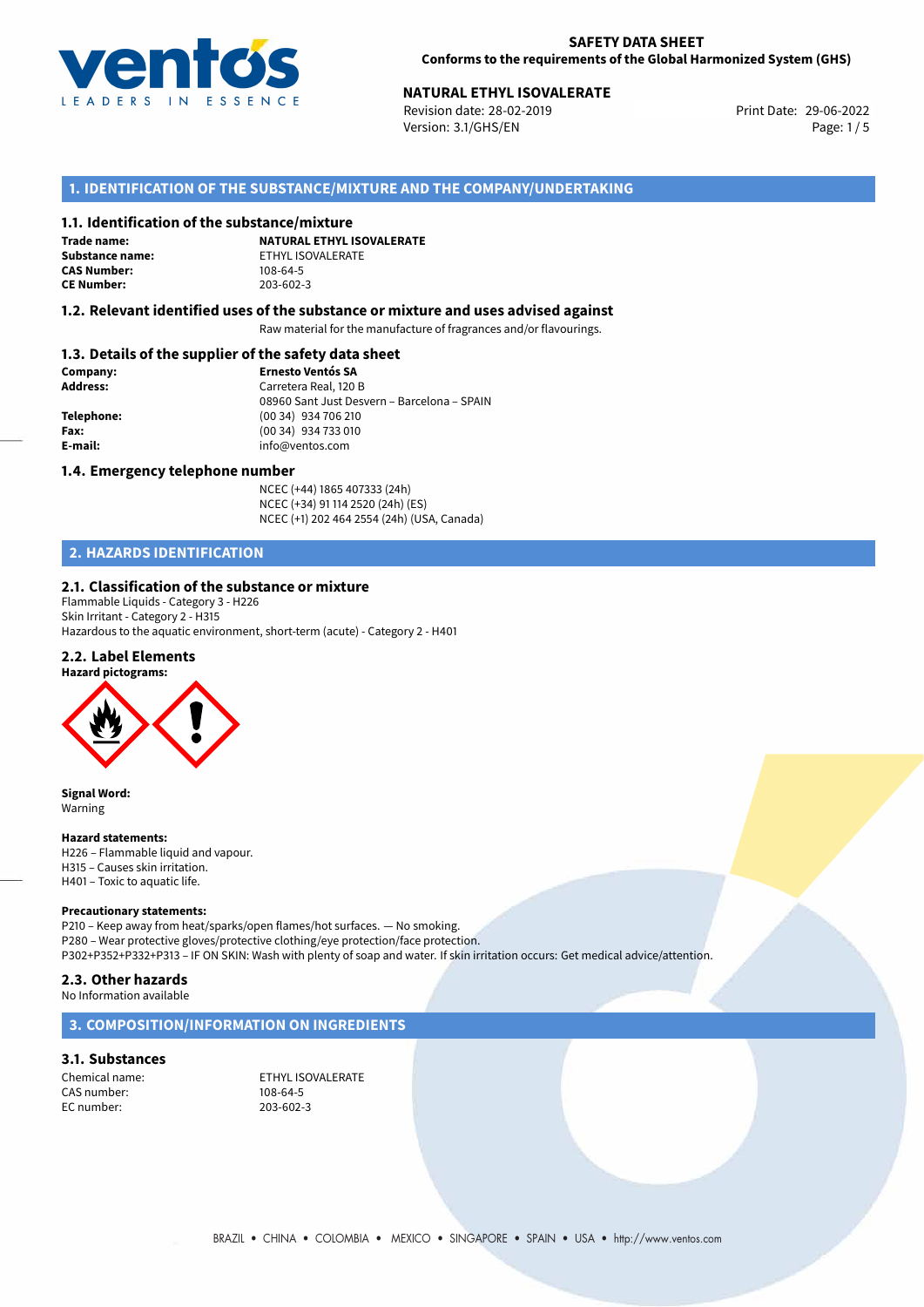

# **NATURAL ETHYL ISOVALERATE**<br>
Revision date: 28-02-2019<br> **Print Date: 29-06-2022**

Revision date: 28-02-2019 Version: 3.1/GHS/EN Page: 2 / 5

### **Hazardous constituents:**

| <b>Chemical Name</b> | % (w/w)   | <b>CAS No</b><br><b>EC No</b> | <b>Classification according to GHS</b>                                                                                                                     |
|----------------------|-----------|-------------------------------|------------------------------------------------------------------------------------------------------------------------------------------------------------|
| ETHYL ISOVALERATE    | $\geq$ 50 | 108-64-5<br>203-602-3         | Flammable Liquids - Category 3 - H226<br>Skin Irritant - Category 2 - H315<br>Hazardous to the aquatic environment, short-term (acute) - Category 2 - H401 |

[See the full text of the hazard statements in section 16.](#page-4-0)

### **3.2. Mixtures**

Not applicable.

## **4. FIRST-AID MEASURES**

### **4.1. Description of necessary first aid measures**

| Ingestion:    | Rinse mouth with water.                                                                                               |
|---------------|-----------------------------------------------------------------------------------------------------------------------|
|               | Obtain medical advice.                                                                                                |
|               | Keep at rest. Do not induce vomiting.                                                                                 |
| Eye contact:  | In case of contact with eyes, rinse immediately with plenty of water for at least 15 minutes and seek medical advice. |
| Inhalation:   | Remove person to fresh air and keep at rest.                                                                          |
|               | Seek immediate medical advice.                                                                                        |
| Skin contact: | Take off immediately all contaminated clothing.                                                                       |
|               | Thoroughly wash affected skin with soap and water.                                                                    |
|               | Seek medical attention if symptoms persist.                                                                           |

## **4.2. Most important symptoms and effects, both acute and delayed**

No information available.

### **4.3. Indication of any immediate medical attention and special treatment needed**

No information available.

# **5. FIRE-FIGHTING MEASURES**

### **5.1. Extinguishing Media**

Water spray, carbon dioxide, dry chemical powder or appropriate foam. For safety reasons do not use full water jet.

### **5.2. Special hazards arising from the substance or mixture**

Known or Anticipated Hazardous Products of Combustion: Emits toxic fumes under fire conditions.

### **5.3. Advice for firefighters**

High temperatures can lead to high pressures inside closed containers. Avoid inhalation of vapors that are created. Use appropriate respiratory protection. Do not allow spillage of fire to be poured into drains or watercourses. Wear self-contained breathing apparatus and protective clothing.

## **6. ACCIDENTAL RELEASE MEASURES**

### **6.1. Personal precautions, protective equipment and emergency procedures**

Evacuate surronding areas. Ensure adequate ventilation. Keep unnecessary and unprotected personnel from entering. Do not breathe vapor/spray. Avoid contact with skin and eyes. Information regarding personal protective measures: see section 8.

### **6.2. Environmental precautions**

To avoid possible contamination of the environment, do not discharge into any drains, surface waters or groundwaters.

### **6.3. Methods and materials for containment and cleaning up**

Cover with an inert, inorganic, non-combustible absorbent material (e.g. dry-lime, sand, soda ash). Place in covered containers using non-sparking tools and transport outdoors. Avoid open flames or sources of ignition (e.g. pilot lights on gas hot water heater). Ventilate area and wash spill site after material pickup is complete.

### **6.4. Reference to other sections**

Information regarding exposure controls, personal protection and disposal considerations can be found in sections 8 and 13.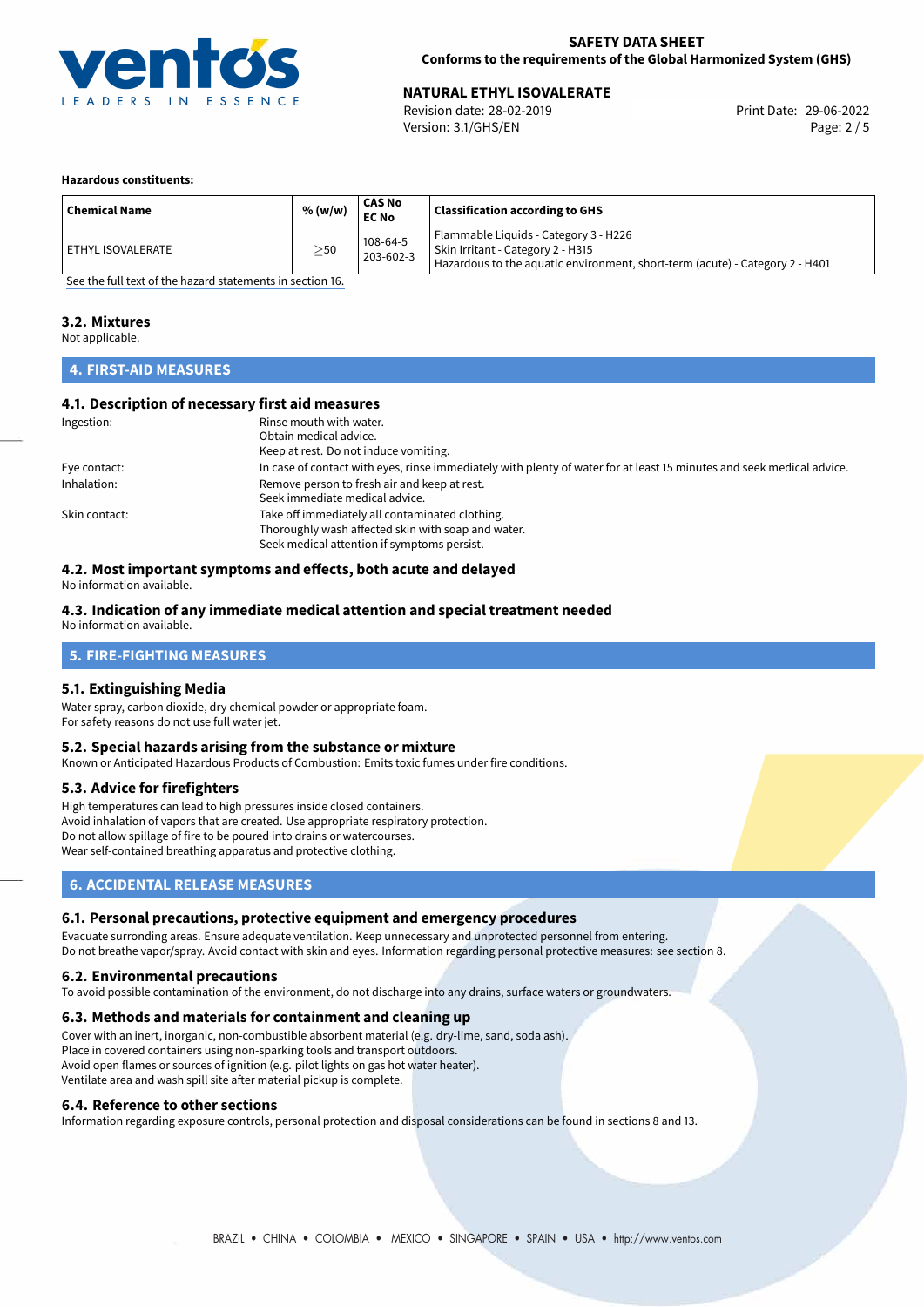

# **NATURAL ETHYL ISOVALERATE**<br>
Revision date: 28-02-2019<br>
Print Date: 29-06-2022

Revision date: 28-02-2019 Version: 3.1/GHS/EN Page: 3 / 5

# **7. HANDLING AND STORAGE**

## **7.1. Precautions for safe handling**

Do not store or handle this material near food or drinking water. Do not smoke. Avoid contact with the eyes, skin and clothing. Wear protective clothing and use glasses. Observe the rules of safety and hygiene at work. Keep in the original container or an alternative made from a compatible material.

# **7.2. Conditions for safe storage, including any incompatibilities**

Store in tightly closed and preferably full containers in a cool, dry and ventilated area, protected from light. Keep away from sources of ignition (e.g. hot surfaces, sparks, flame and static discharges). Keep away from incompatible materials (see section 10).

### **7.3. Specific end use(s)**

No information available.

**8. EXPOSURE CONTROLS AND PERSONAL PROTECTION**

### **8.1. Control parameters**

Components with occupational exposure limits: None known.

### **8.2. Exposure controls**

Measures should be taken to prevent materials from being splashed into the body. Provide adequate ventilation, according to the conditions of use. Use a mechanical exhaust if required.

### **8.3. Individual protection measures, such as personal protective equipment**

| Eye/Face protection:             | Chemical safety goggles are recommended. Wash contaminated goggles before reuse.                                                            |
|----------------------------------|---------------------------------------------------------------------------------------------------------------------------------------------|
| Hand Protection:                 | Chemical-resistant gloves are recommended. Wash contaminated gloves before reuse.                                                           |
| Body protection:                 | Personal protective equipment for the body should be selected based on the task being performed and the risks<br>involved.                  |
| Respiratory Protection:          | In case of insufficient ventilation, use suitable respiratory equipment.                                                                    |
| Environmental exposure controls: | Emissions from ventilation or process equipment should be checked to ensure they comply with environmental<br>protection legislation.       |
|                                  | In some cases, filters or engineering modifications to the process equipment will be necessary to reduce emissions to<br>acceptable levels. |
|                                  |                                                                                                                                             |

# **9. PHYSICAL AND CHEMICAL PROPERTIES**

### **9.1. Information on basic physical and chemical properties**

| Appearance:                            | Liquid                    |
|----------------------------------------|---------------------------|
| Colour:                                | Conforms to standard      |
| Odour:                                 | Conforms to standard      |
| Odour theshold:                        | Not determined            |
| pH:                                    | Not determined            |
| Melting point/freezing point:          | $-98$                     |
| Boling point/boiling range:            | $131 - 133$               |
| Flash point:                           | $26^{\circ}$ C            |
| Evaporation rate:                      | Not determined            |
| Flammability:                          | Not determined            |
| Lower flammability/Explosive limit:    | Not determined            |
| Upper flammability/Explosive limit:    | Not determined            |
| Vapour pressure:                       | 10,0 hPa $(20^{\circ}C)$  |
| Vapour Density:                        | Not determined            |
| Density:                               | $0,86-0,868$ g/mL (20°C)  |
| Relative density:                      | $0,86 - 0,868$ (20°C)     |
| Water solubility:                      | <b>INSOLUBLE IN WATER</b> |
| Solubility in other solvents:          | <b>SOLUBLE IN ETHANOL</b> |
| Partition coefficient n-octanol/water: | Not determined            |
| Auto-ignition temperature:             | Not determined            |
| Decomposition temperature:             | Not determined            |
| Viscosity, dynamic:                    | Not determined            |
| Viscosity, kinematic:                  | Not determined            |
| Explosive properties:                  | Not determined            |
| Oxidising properties:                  | Not determined            |
|                                        |                           |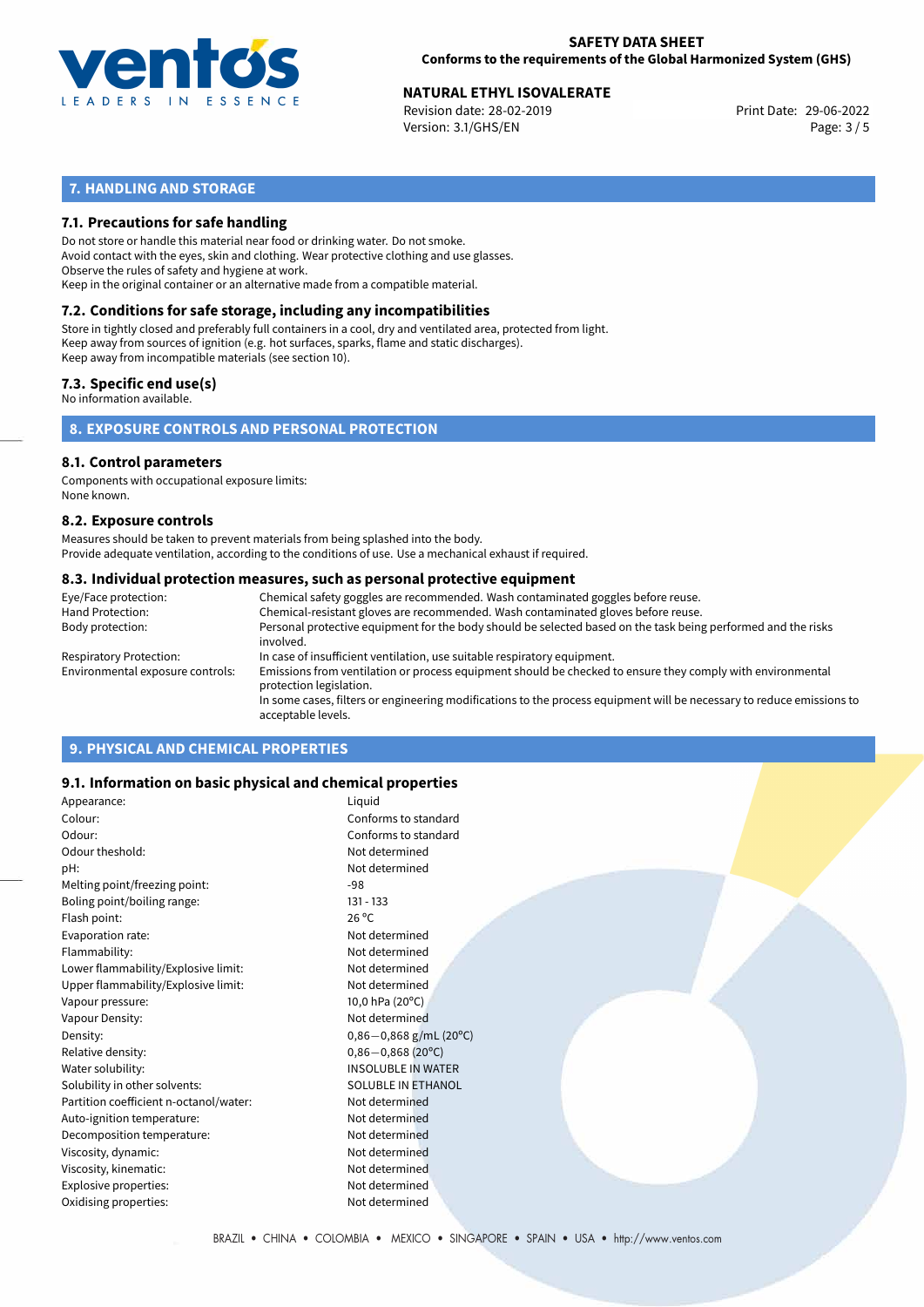

# **NATURAL ETHYL ISOVALERATE**<br>
Revision date: 28-02-2019<br>
Print Date: 29-06-2022

Revision date: 28-02-2019 Version: 3.1/GHS/EN Page: 4 / 5

# **10. STABILITY AND REACTIVITY**

### **10.1. Reactivity**

No hazardous reactions if stored and handled as prescribed/indicated.

### **10.2. Chemical stability**

The product is stable if stored and handled as prescribed/indicated.

### **10.3. Possibility of hazardous reactions**

No hazardous reactions if stored and handled as prescribed/indicated.

### **10.4. Conditions to Avoid**

Conditions to Avoid: Excessive heat, flame or other ignition sources.

### **10.5. Incompatible materials**

Avoid contact with strong acids and bases and oxidizing agents.

### **10.6. Hazardous decomposition products**

During combustion may form carbon monoxide and unidentified organic compounds.

# **11. TOXICOLOGICAL INFORMATION**

| <b>Acute toxicity</b>                    | Based on the data available, the criteria for classification are not met. |
|------------------------------------------|---------------------------------------------------------------------------|
| <b>Skin corrosion/irritation</b>         | Causes skin irritation.                                                   |
| Serious eye damage/irritation            | Based on the data available, the criteria for classification are not met. |
| <b>Respiratory or skin sensitisation</b> | Based on the data available, the criteria for classification are not met. |
| <b>Germ cell mutagenicity</b>            | Based on the data available, the criteria for classification are not met. |
| Carcinogenicity                          | Based on the data available, the criteria for classification are not met. |
| <b>Reproductive toxicity</b>             | Based on the data available, the criteria for classification are not met. |
| <b>STOT-single exposure</b>              | Based on the data available, the criteria for classification are not met. |
| <b>STOT-repeated exposure</b>            | Based on the data available, the criteria for classification are not met. |
| <b>Aspiration hazard</b>                 | Based on the data available, the criteria for classification are not met. |

# **12. ECOLOGICAL INFORMATION**

### **12.1. Toxicity**

**Assessment:** Toxic to aquatic life. **Experimental/calculated data:** No information available.

**12.2. Degradability** No information available.

**12.3. Bioaccumulative potential** No information available.

#### **12.4. Soil mobility** No information available.

### **12.5. Other adverse effects**

See also sections 6, 7, 13 and 15 Do not allow to get into waste water or waterways.

# **13. DISPOSAL CONSIDERATIONS**

### **13.1. Waste treatment methods**

Dispose of in accordance with national and local environmental regulations.